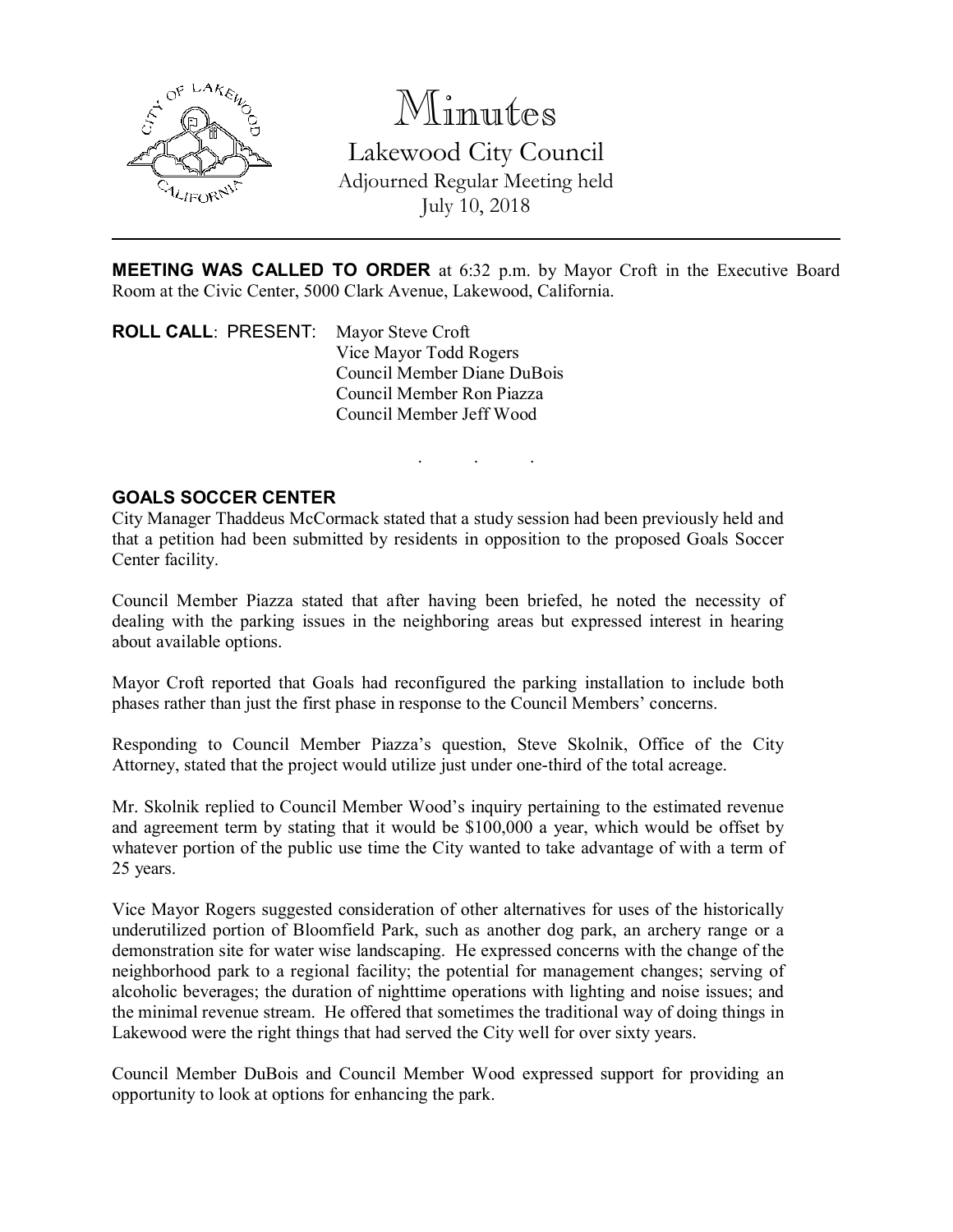City Council Minutes July 10, 2018 Page 2

# GOALS SOCCER CENTER - Continued

Mayor Croft acknowledged the efforts by Goals to respond to the City Council's concerns pertaining to the parking issues and noted that no changes would be made to existing park programming. He highlighted that positive aspects of the opportunity to offer such facilities to residents on a no cost basis and to include the additional benefit of having facilities and leagues for older teens and adults. He stated that he would not be opposed to exploring other options but noted that with structural deficit going forward, these types of private/public options provided the opportunity to add offerings to residents and would, therefore be in favor of the project.

Council Member Piazza stated that such long term leases could incorporate language in the agreement to ensure performance by the Goals management.

Responding to Council Member DuBois' question regarding the existing parking issues, Recreation and Community Services Director Valarie Frost stated that such issues occurred mostly in the evening from residents of the apartments and casino patrons.

Council Member Wood inquired about the ability to utilize the free use for such community organizations as the Special Olympians. Mr. Skolnik responded by stating that the details of how the free use would be managed was still subject to negotiation. He further stated that the expense of building the facility did not allow for paying more than \$100,000 a year, therefore, any usage for time they would otherwise be using for paid users, would be deducted from that amount.

Nathan Woodbridge, Goals Vice President, Operations, and Beth Romero, Goals Director of Administration, provided statistics on the volume of parking usage during peak times at the other Goals facilities.

Glenn Cantu, Lakewood; Felix and Jean Augustine, Lakewood; Dale Kekuna, Lakewood; Josie Montez, Lakewood; Rose Ramos, Lakewood, spoke in opposition to the proposed Goals soccer facility project citing the existing parking and traffic issues related to the neighboring apartments, casino and hospital as well as concerns associated with alcoholic beverage consumption.

Mr. Skolnik explained that staff would like to receive City Council direction on whether to negotiate details of an agreement to be brought back for further consideration at a later date or to no longer move forward with the project.

Mayor Croft expressed interest in looking further at the agreement with Goals; in having another public meeting with the residents; and for staff to make a recommendation on parking management for the area to address the residents' concerns associated with the neighboring apartment building and the casino. He noted that the parking issues existed whether the project moved forward or not.

Council Member Wood stated that despite the fact that Goals had put together a good presentation, he was committed to addressing the concerns of the residents.